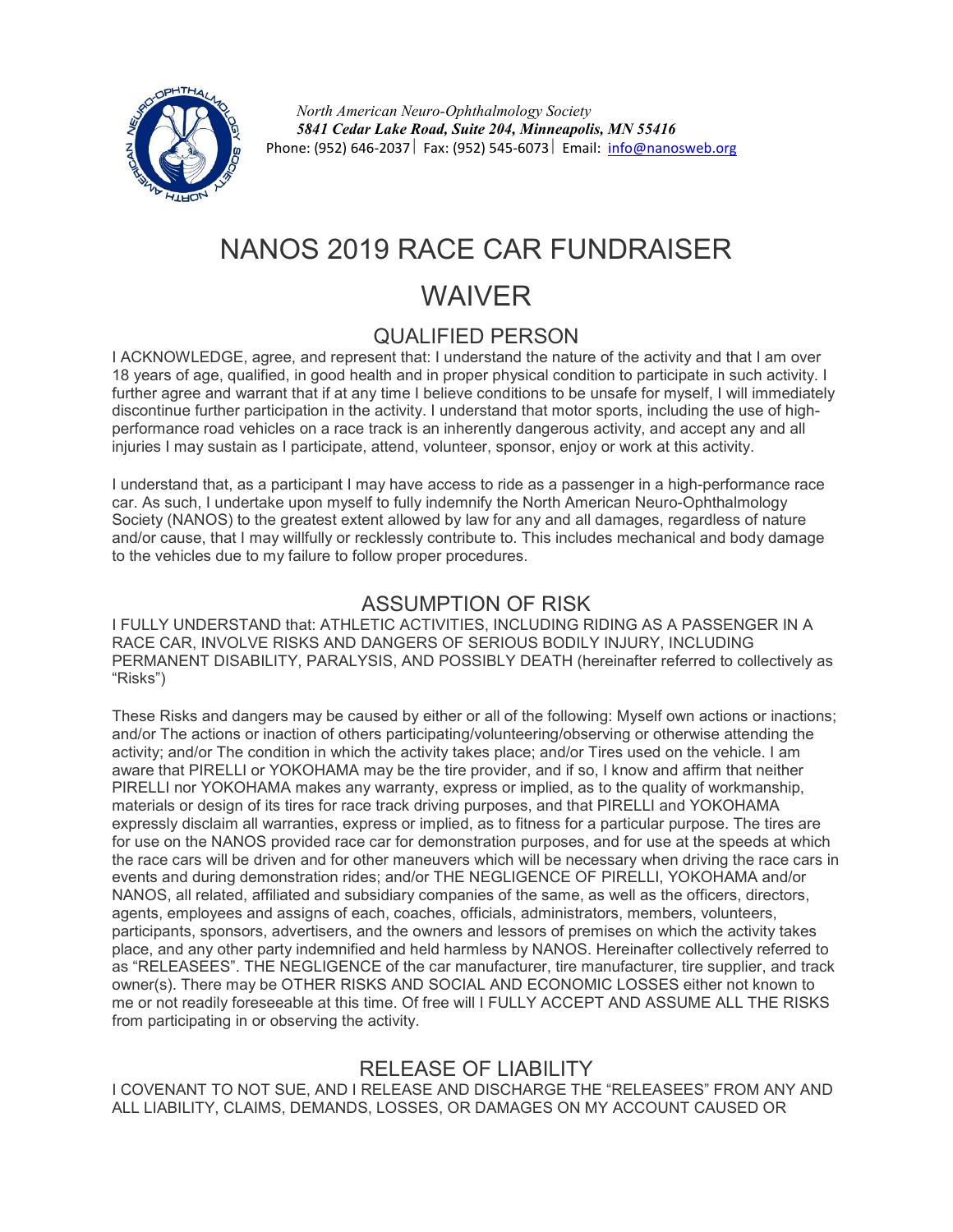ALLEGED TO BE CAUSED IN WHOLE OR IN PART BY THE NEGLIGENCE OF THE "RELEASEES" OR OTHERWISE, INCLUDING NEGLIGENT RESCUE OPERATIONS, NEGLIGENT SECURITY, TRAVEL, AND RECREATIONAL OPERATIONS AND ACTIVITIES.

#### INDEMNIFICATION AGREEMENT

I AGREE that if, despite this RELEASE AND WAIVER OF LIABILITY, ASSUMPTION OF RISK, AND INDEMNITY AGREEMENT I, or anyone on my behalf or on behalf of my estate, makes a claim against any of the RELEASEES, I or my estate WILL INDEMNIFY, SAVE, ANTICIPATE ALL LITIGATION COSTS FOR AND HOLD HARMLESS EACH OF THE RELEASEES from any litigation expense, attorney fees, loss, liability, damage, or cost which any may incur as the result of such claim.

#### CHOICE OF LAW AND CHOICE OF FORUM

I AGREE THAT this Agreement shall be governed by and construed in accordance with Nevada law, and any and all actions shall be brought in Las Vegas, NV.

#### ARBITRATION CLAUSE

I AGREE THAT: Any dispute or difference of any kind whatsoever arising out of, relating to or in connection with this contract, whether in contract, tort, statutory, or otherwise, including any questions as to the existence, scope, validity, breach or termination of this agreement in its entirety or part, shall be finally settled by binding arbitration, conducted pursuant to the American Arbitration Association (AAA) rules by a single person panel. Arbitration shall be held in Las Vegas, NV; Arbitrators shall apply law indicated in the "Choice of Law" provision of the present agreement. Costs of arbitration shall be equally divided among the parties. This provision shall be binding upon the signing party as well as their executors, estate, and next of kin. ARBITRATION INVOLVES THE WAIVER OF THE RIGHT TO A JURY TRIAL. BY EXECUTING THE PRESENT AGREEMENT ALL PARTIES AGREE TO BE BOUND BY THE PROVISIONS OF THE PRESENT SECTION, AND AGREE TO WAIVE THEIR RIGHT TO A TRIAL IN A COURT OF LAW.

#### NO WAIVER OF TERMS

I AGREE THAT any party's waiver of any breach or failure to enforce any of the terms and conditions of this Agreement at any time shall not in any way affect, limit or waive such party's right thereafter to enforce and compel strict compliance with every term and condition hereof.

#### NO ORAL MODIFICATION

I AGREE THAT this Agreement constitutes the complete, final and exclusive agreement among the parties hereto and supersedes and cancels any and all prior communications and agreements between the parties with respect to the subject matter hereof. I FURTHER AGREE THAT the present agreement excludes future modification except by signed writing, and that this agreement may not otherwise be modified.

# SEVERABILITY, INDEPENDENCE AND INTERPRETATION OF THE CLAUSES

I AGREE AND UNDERSTAND THAT: The provisions and terms of the present Agreement shall be deemed independent and severable, and that a determination of invalidity or partial invalidity or unenforceability of any one provision or portion hereof by a court or arbitration tribunal of competent jurisdiction shall not affect the validity or enforceability of any other provision herein. The provisions of this Agreement shall be liberally construed to effectuate its purpose of releasing from liability, indemnifying and protecting the RELEASEES. The Article headings, titles and captions have been inserted for convenience only, and shall not be considered or referred to in resolving questions of interpretation or construction. That, as used in this Agreement, the term "including" shall be construed and understood, unless otherwise indicated, to mean "including, without limitation" or "including, not limited to."